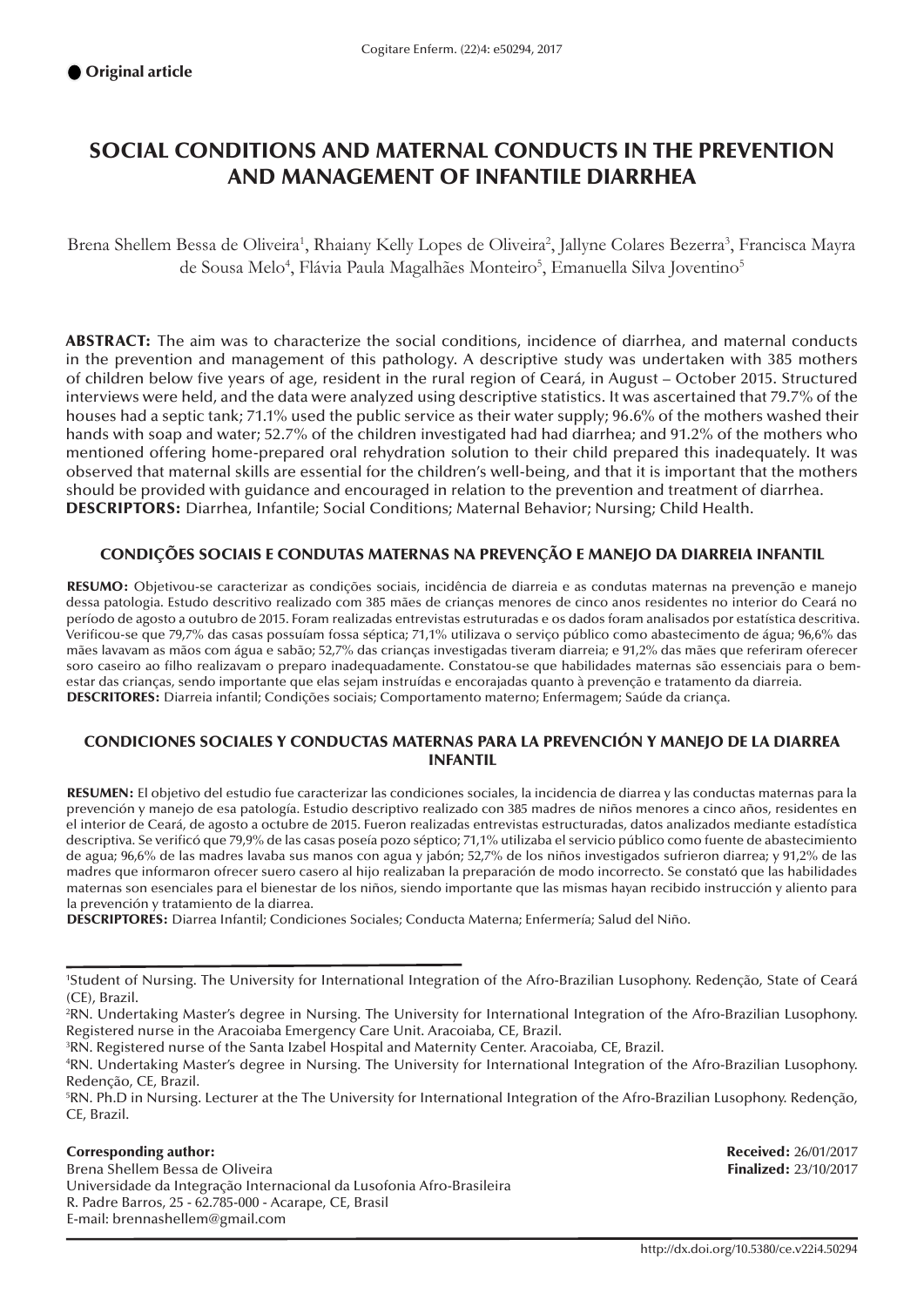#### INTRODUCTION

Diarrhea, dysentery and gastroenterites, commonly known as acute diarrheal diseases, are a public health problem, as they are responsible for higher rates of morbidity and mortality in children below the age of five $(1)$ .

Diarrhea is a public health problem worldwide – above all in developing countries<sup>(2)</sup>. The rate of child mortality in Brazil, however, has decreased over recent decades, this fact being related to certain stances adopted; such as the increase in vaccine coverage and prenatal care, the use of oral rehydration therapy, and encouragement to exclusive breastfeeding up to the age of six months, adopted by the Brazilian government in order to improve this population's quality of life and life expectancy<sup>(3)</sup>.

In Brazil, between 1998 and 2015, it may be noted that the rates of diarrhea among children below two years old have reduced considerably, as 1,346,506 and 511,893 cases were recorded, respectively<sup>(4)</sup>. In spite of this decrease, diarrhea continues to be one of the main causes of morbidity and mortality in children below five years old, including in Brazil<sup>(5)</sup>.

This condition is frequently recurrent among the infectious diseases caused by bacteria, viruses and parasites. Besides this, it may be associated with biological, environmental, behavioral, economic and sociocultural variables<sup>(6)</sup>.

Because of this, it is necessary to investigate variables which may influence the occurrence of diarrhea in children, such as family income, age, the mother's educational level, the water supply, basic sanitation, and the type of sewage system and garbage collection in place, among others. These social conditions can interfere in the family's access to materials for bodily hygiene and for cleaning their environment, as well as to medications and health-related information; they can result in the ingestion of contaminated food and water and in the accumulation of different vectors for parasitic and infectious diseases in the environment.

Knowledge of these social aspects is essential if interventions capable of minimizing them are to be implemented, with a view to promoting the population's health. Among the strategies, emphasis is placed on some which can be undertaken by the mothers who are these children's main caregivers<sup>(7)</sup>, namely: promotion of breast-feeding, washing of hands and utensils, keeping the child up-to-date with vaccinations, and using treated water for drinking and preparing foods, among others.

Furthermore, studies have demonstrated that it is the mothers are the main people responsible for making decisions regarding the conducts which must be undertaken in managing infantile diarrhea<sup>(8)</sup>. Given the influence of the maternal care provided to the children, it is necessary to accept the mothers' primary role in reducing the rates of infantile diarrhea<sup>(9)</sup>.

Thus, the present study's objectives were to characterize the social conditions of families, the incidence of infantile diarrhea and the maternal conducts employed in the prevention and management of this pathology.

#### METHOD

This is a descriptive, exploratory, cross-sectional study, with a quantitative approach, undertaken with mothers of children below the age of five, who were resident in a city in the rural region of the Brazilian state of Ceará. It was undertaken in eight Primary Healthcare Units in the urban or rural zones of the municipality.

The study was selected by convenience, and the following were used as inclusion criteria: mothers who had at least one child age below five years old who was registered with the Primary Healthcare Units selected in the study. Mothers with restrictions which made it impossible for them to understand the instruments used were excluded.

The formula for finite populations was used for determining the sample of 385 mothers, considering the prevalence of phenomena at 50%, sampling error of 5%, and a constant of Z=1.96. Data collection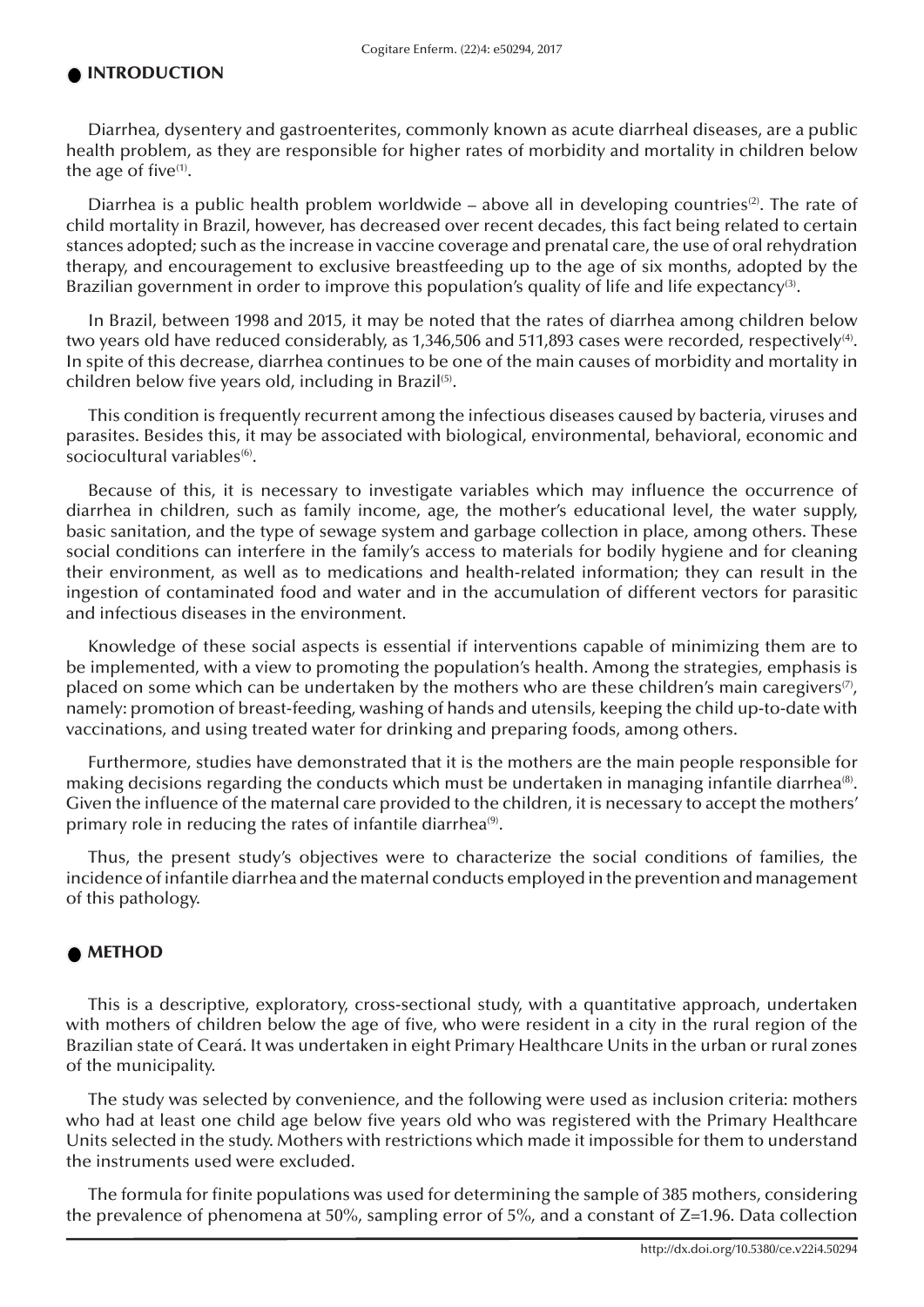was undertaken in August – October 2015, through interviews held in the Primary Healthcare Units themselves, using an instrument which addressed social-sanitary variables in relation to infantile diarrhea, and the management and prevention of this health problem.

The data were organized and analyzed using the IBM SPSS statistics program (version 20), through the use of descriptive statistics, using absolute and relative data as well as measurements of central tendency and dispersion. The study was approved by the Research Ethics Committee of The University for International Integration of the Afro-Brazilian Lusophony, under Opinion N. 1,164,864.

#### RESULTS

It was ascertained that 215 (55.8%) of the mothers participating in the study lived in the municipality's urban zone. The ages found in the sample varied from 13 to 49 years old, with a mean of 27.55 (SD= $\pm$ 7.2), with the most prevalent age range being from 19 to 29 years old (N=218; 56.7%). Regarding the mothers' educational level, 146 (38.1%) had spent between 1 and 4 years in school, the mean length of study being 7.5 years (SD=±4.6). Furthermore, 68.4% of the families included in the study survived on a per capita income of up to R\$197, with a mean of R\$210 (SD $\pm$  R\$ 216). The mean age of the children was 22 months (SD±16 months).

Based in Table 1, which presents the data obtained regarding the housing and environmental conditions, it can be seen that 299 (79.7%) of the houses have a septic tank; 273 (71.1%) have the public network as their main source of water supply; 370 (96.6%) of the mothers wash their hands with soap and water, mainly during the preparation of foods, as mentioned by 268 (69.6%) of the mothers.

| Household water supply (N=384)<br>Public network<br>71.1<br>273<br>Well/waterhole<br>20.6<br>79<br>Cistern<br>14<br>3.6<br>Lake, river or stream<br>$\overline{7}$<br>1.8<br>Fountain<br>1.3<br>5<br>Others<br>1.5<br>6<br>Type of sewage system (N=375)<br>Cesspit<br>299<br>79.7<br>Public network<br>36<br>9.6<br>Open defecation<br>36<br>9.6<br>Unknown<br>1.1<br>$\overline{4}$<br>Removal of domestic garbage (N=385)<br><b>Public collection</b><br>71.4<br>275<br>103<br><b>Burnt</b><br>26.8<br>Thrown into the immediate environment<br>1.8<br>$\overline{7}$<br>Inside toilet (N=385)<br>361<br>93.8<br>Yes<br>No<br>24<br>6.2<br>Type of toilet (N=361)<br>With flush<br>247<br>68.4<br>Without flush<br>114<br>31.6 | Variables | N | $\frac{0}{0}$ |
|-----------------------------------------------------------------------------------------------------------------------------------------------------------------------------------------------------------------------------------------------------------------------------------------------------------------------------------------------------------------------------------------------------------------------------------------------------------------------------------------------------------------------------------------------------------------------------------------------------------------------------------------------------------------------------------------------------------------------------------|-----------|---|---------------|
|                                                                                                                                                                                                                                                                                                                                                                                                                                                                                                                                                                                                                                                                                                                                   |           |   |               |
|                                                                                                                                                                                                                                                                                                                                                                                                                                                                                                                                                                                                                                                                                                                                   |           |   |               |
|                                                                                                                                                                                                                                                                                                                                                                                                                                                                                                                                                                                                                                                                                                                                   |           |   |               |
|                                                                                                                                                                                                                                                                                                                                                                                                                                                                                                                                                                                                                                                                                                                                   |           |   |               |
|                                                                                                                                                                                                                                                                                                                                                                                                                                                                                                                                                                                                                                                                                                                                   |           |   |               |
|                                                                                                                                                                                                                                                                                                                                                                                                                                                                                                                                                                                                                                                                                                                                   |           |   |               |
|                                                                                                                                                                                                                                                                                                                                                                                                                                                                                                                                                                                                                                                                                                                                   |           |   |               |
|                                                                                                                                                                                                                                                                                                                                                                                                                                                                                                                                                                                                                                                                                                                                   |           |   |               |
|                                                                                                                                                                                                                                                                                                                                                                                                                                                                                                                                                                                                                                                                                                                                   |           |   |               |
|                                                                                                                                                                                                                                                                                                                                                                                                                                                                                                                                                                                                                                                                                                                                   |           |   |               |
|                                                                                                                                                                                                                                                                                                                                                                                                                                                                                                                                                                                                                                                                                                                                   |           |   |               |
|                                                                                                                                                                                                                                                                                                                                                                                                                                                                                                                                                                                                                                                                                                                                   |           |   |               |
|                                                                                                                                                                                                                                                                                                                                                                                                                                                                                                                                                                                                                                                                                                                                   |           |   |               |
|                                                                                                                                                                                                                                                                                                                                                                                                                                                                                                                                                                                                                                                                                                                                   |           |   |               |
|                                                                                                                                                                                                                                                                                                                                                                                                                                                                                                                                                                                                                                                                                                                                   |           |   |               |
|                                                                                                                                                                                                                                                                                                                                                                                                                                                                                                                                                                                                                                                                                                                                   |           |   |               |
|                                                                                                                                                                                                                                                                                                                                                                                                                                                                                                                                                                                                                                                                                                                                   |           |   |               |
|                                                                                                                                                                                                                                                                                                                                                                                                                                                                                                                                                                                                                                                                                                                                   |           |   |               |
|                                                                                                                                                                                                                                                                                                                                                                                                                                                                                                                                                                                                                                                                                                                                   |           |   |               |
|                                                                                                                                                                                                                                                                                                                                                                                                                                                                                                                                                                                                                                                                                                                                   |           |   |               |
|                                                                                                                                                                                                                                                                                                                                                                                                                                                                                                                                                                                                                                                                                                                                   |           |   |               |
|                                                                                                                                                                                                                                                                                                                                                                                                                                                                                                                                                                                                                                                                                                                                   |           |   |               |

Table 1 – Distribution of the participants in the study, by housing and environmental conditions. Redenção, CE, Brazil, 2015 (continues)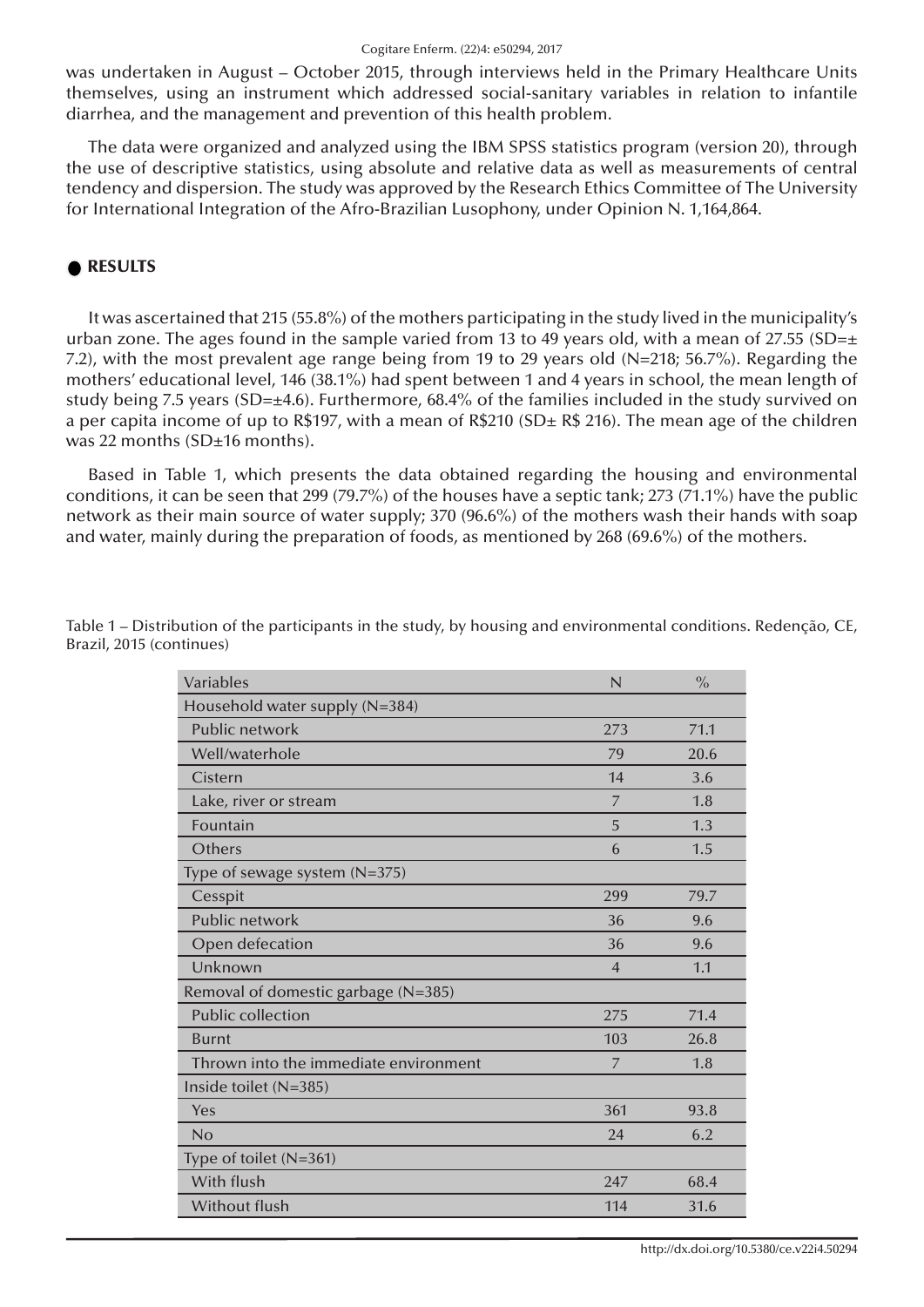| Presence of a refrigerator in the house (N=385) |     |      |
|-------------------------------------------------|-----|------|
| <b>Yes</b>                                      | 371 | 96.4 |
| No                                              | 14  | 3.6  |
| Presence of flies in the house $(N=385)$        |     |      |
|                                                 |     |      |
| In the rainy season                             | 236 | 61.3 |
| Sometimes (irrespective of the time of year)    | 72  | 18.7 |
| All year round                                  | 41  | 10.6 |

Table 2 shows data related to the occurrence and management of infantile diarrhea.

Table 2 – Distribution of study participants by occurrence and management of infantile diarrhea. Redenção, CE, Brazil, 2015 (continues)

| <b>Variables</b>                                                | N   | $\frac{0}{0}$  | Mean (Standard<br>deviation) |
|-----------------------------------------------------------------|-----|----------------|------------------------------|
| Previous diarrhea (N=383)                                       |     |                |                              |
| Yes                                                             | 202 | 52.7           |                              |
| No                                                              | 181 | 47.3           |                              |
| Duration of diarrhea (N=88)                                     |     |                |                              |
| < 14 days (acute)                                               | 88  | 100            | 3.5 $(\pm 1.7)$              |
| $\geq$ 14 days (persistent)                                     |     |                |                              |
| Signs/symptoms associated with the episode of diarrhea (N=197)  |     |                |                              |
| Vomiting                                                        | 59  | 29.9           |                              |
| Fever                                                           | 77  | 39.1           |                              |
| <b>Mucus</b>                                                    | 59  | 29.9           |                              |
| <b>Blood</b>                                                    | 11  | 5.6            |                              |
| Sought help from the health service during the diarrhea (N=197) |     |                |                              |
| Yes                                                             | 133 | 67.5           |                              |
| No                                                              | 64  | 32.5           |                              |
| Used a home recipe for treating diarrhea (N=198)                |     |                |                              |
| Yes                                                             | 128 | 64.6           |                              |
| No                                                              | 70  | 35.4           |                              |
| Home recipe used (N=128)                                        |     |                |                              |
| Tea made from the buds from the end of the twigs on guava trees | 27  | 21.4           |                              |
| Coconut water                                                   | 21  | 16.7           |                              |
| Tea from the leaves of the boldo tree                           | 14  | 11.1           |                              |
| Orange peel tea                                                 | 32  | 25.4           |                              |
| <b>Constipating fruit</b>                                       | 5   | $\overline{4}$ |                              |
| Use of home-made oral rehydration solution (N=382)              |     |                |                              |
| Yes                                                             | 92  | 24.1           |                              |
| No                                                              | 290 | 75.9           |                              |
| Dilution of home-made oral re-hydration solution (ORS) (N=68)   |     |                |                              |
| Correct                                                         | 6   | 8.8            |                              |
| Incorrect                                                       | 62  | 91.2           |                              |
| Use of ORS (N=379)                                              |     |                |                              |
| Yes                                                             | 133 | 35.1           |                              |
| No                                                              | 246 | 64.9           |                              |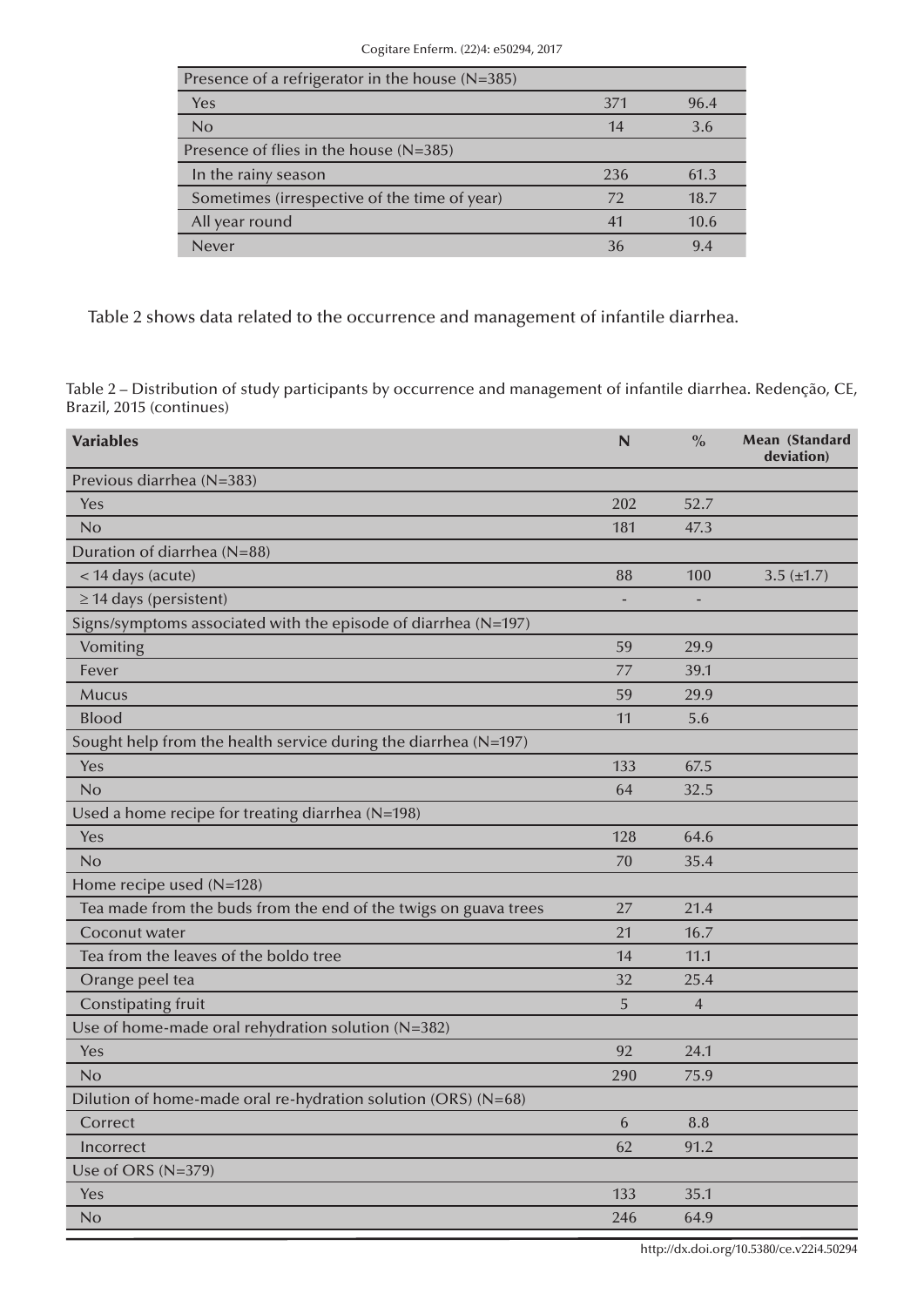| Dilution of ORS (N=111)                                          |     |      |  |
|------------------------------------------------------------------|-----|------|--|
| Correct                                                          | 96  | 81.3 |  |
| Incorrect                                                        | 15  | 12.7 |  |
| Vaccination against rotavirus ( $N=369$ )                        |     |      |  |
| Yes                                                              | 361 | 97.8 |  |
| No                                                               | 8   | 2.2  |  |
| Maternal conduct regarding feeding during the diarrhea $(N=334)$ |     |      |  |
| Suspending normal feeding                                        | 45  | 13.5 |  |
| Continues offering the same food                                 | 72  | 21.6 |  |
| Seeks to improve the food and provide more hydration             | 217 | 65   |  |

It was observed that 52.7% (N=202) of the children had had a previous episode of diarrhea with a mean duration of 3.5 days (SD= $\pm$ 1.7); the principal symptom presented by the children during the episodes of diarrhea was fever (N=77; 39.1%); however, 67.5% (N=133) of the mothers sought help from one of the health services.

It is emphasized that 173 (86.9%) of the children investigated had not received inpatient treatment for diarrhea, but that 64.3% (N=128) had made use of drugs prescribed by health professionals in order to treat the condition.

During the management and treatment of infantile diarrhea,  $64.6\%$  (N=128) of the mothers mentioned using home remedies, the most used being tea made from orange peel ( $N=32$ ; 25.4%); they used industrialized oral re-hydration solution from a bottle or from a sachet (N=246; 64.9%) and 65% (N=217) mentioned seeking to improve on what their children ate during the occurrence of episodes of diarrhea.

For the mothers who participated in the study, the main causes of diarrhea are: contaminated water (N=315; 90.9%), fatty food (N=337, 87.5%), teething (N=334; 86.8%), contaminated food (N=328; 85.2%), verminosis (N=323; 83.9%), undercooked food (N=315; 81.8%), dirty hands/objects in the mouth (N=315; 81.8%), catching a cold (N=293; 71.1%) and frights or 'the evil eye' (N=268; 69.6%).

Finally, it was ascertained that 65.8% of the mothers studied mentioned not having been previously informed about ways of preventing or treating infantile diarrhea.

### **DISCUSSION**

Although one study undertaken in Vietnam showed the risk of infantile diarrhea to be greater in rural zones than in urban zones(10), during the undertaking of the present study, it was noticed that although the majority of the families live in the urban zone, the number of children who presented previous episodes of diarrhea was greater than those who did not.

It is emphasized that 56.6% of the mothers in the sample studied were aged between 19 and 29 years old. This finding is positive, because it is believed that age is a variable which may negatively affect the care undertaken by the mothers.

Corroborating this assertion, a separate study showed that the lower the age, the fewer the opportunities an individual has to receive information about means of preventing or managing infantile diarrhea<sup>(11)</sup>. In addition to this, this variable may be associated with the misinterpretation of information $(12)$ .

Countering this, a study undertaken in two municipalities in the Northeast of Brazil showed that children of mothers aged 30 years old or over, and with a larger number of children, had fewer consultations in the health services<sup>(13)</sup>. As a result, it may be perceived that extremes of age may negatively affect the maternal care, thus increasing the risk for the development of pathologies in childhood .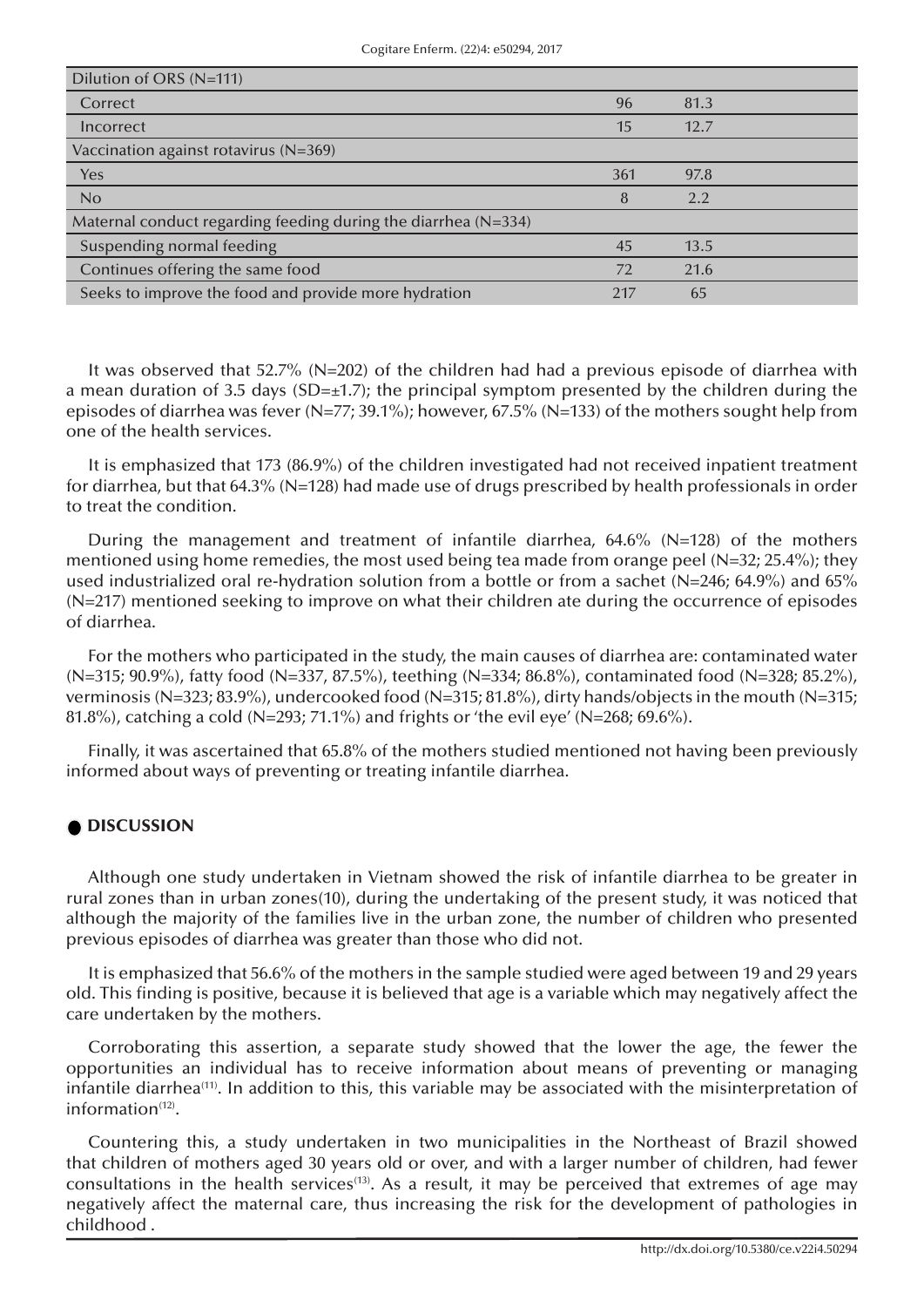Low maternal educational level is another determinant which can influence the development of infantile diarrhea, as a study undertaken in the State of Pernambuco demonstrated that children whose mothers had a low educational level had more episodes of diarrhea than did children of mothers with a high educational level<sup>(14)</sup>.

Accordingly, as 37.9% of the participants in this study had studied for between 1 and 4 years, it is believed that the number of children who had had diarrhea may be associated with the mothers' educational level.

It was observed that 68.4% of the families studied lived below the poverty line, surviving on a mean per capita income of R\$ 210 (SD $\pm$  R\$ 216). This finding is concerning, as another study has shown there to be a directly proportional relation between child mortality from acute diarrheal disease in children younger than five years and families whose per capita income is of up to half a minimum salary<sup>(15)</sup>.

It was observed that 34.3% of the children participating in the study were below one year old, a period in which the risk of having diarrhea is high, as the immune system develops in proportion to the child's age. This result may be related to the number of children who have had the disease, as a study undertaken in Mozambique also evidenced that the number of episodes of diarrhea is higher in children aged below 1 year old<sup>(8)</sup>.

It was noted that 77.7% of the sample lived in houses made of brick with cement, which is configured as a positive factor, as the fact of housing not being made out of brick is a risk factor for the development of diarrhea in children below five years old(16).

Although 93.8% of the families had a toilet in their residence, it was noted that 31.6% of the houses did not have a toilet that flushed. This finding is concerning, as another study has shown that people who do not have a flushing toilet in their homes tend to meet their physiological needs out in the open air, which facilitates contamination by various microorganisms<sup>(17)</sup>.

Besides this, it was noted that there are still families who throw their garbage out in the surroundings of their house and who urinate or defecate outside (open defecation). This result is also a cause for concern, as behaviors such as defecating directly into the soil, discarding garbage close to the home<sup>(17)</sup>, and the inappropriate disposal of disposable diapers<sup>(18)</sup> are factors which increase the risk of the dissemination of infectious diseases, including diarrhea.

It was also noted that the majority of the sample had access to services supplying water and adequate basic sanitation. This finding is positive, as one study undertaken in Latin America ascertained that the rate of diarrhea in children below five years old reduces as the coverage of the population by water and sewerage services rises<sup>(19)</sup>.

It is known that one strategy for preventing infantile diarrhea is for children to drink treated water, but in this study it was ascertained that a large proportion of the mothers do not treat the water drunk by their children. This finding may be directly related to the incidence of diarrhea found in this study, as the rate of intestinal parasitoses is lower among people who filter water before consuming it $(20)$ .

It was ascertained that 96.6% of the sample mentioned washing their hands with soap and water, which is an important action in preventing diarrhea, as one study undertaken in the rural zone of Kenya concluded that the rate of prevalence of diarrhea in children below five years old reduced by 41% in residences which had soap for handwashing, when compared with those residences which did not<sup>(21)</sup>.

Corroborating that, one study undertaken in Tanzania showed that children below five years old whose families did not wash their hands adequately were at greater risk of diarrhea in comparison with those living in families who did carry out this practice<sup>(22)</sup>.

It was identified that 52.7% of the children studied had already had episodes of diarrhea, it being verified that 67.5% of the mothers (N=133) sought a health service for these cases. This corroborates a study undertaken in Gambia which demonstrated that 48.4% of children with diarrhea were taken to health units<sup>(23)</sup>.

At variance with these data, one study undertaken in Mali demonstrated that 57% of caregivers sought help from traditional medicine (traditional healers, or people who had empirical knowledge,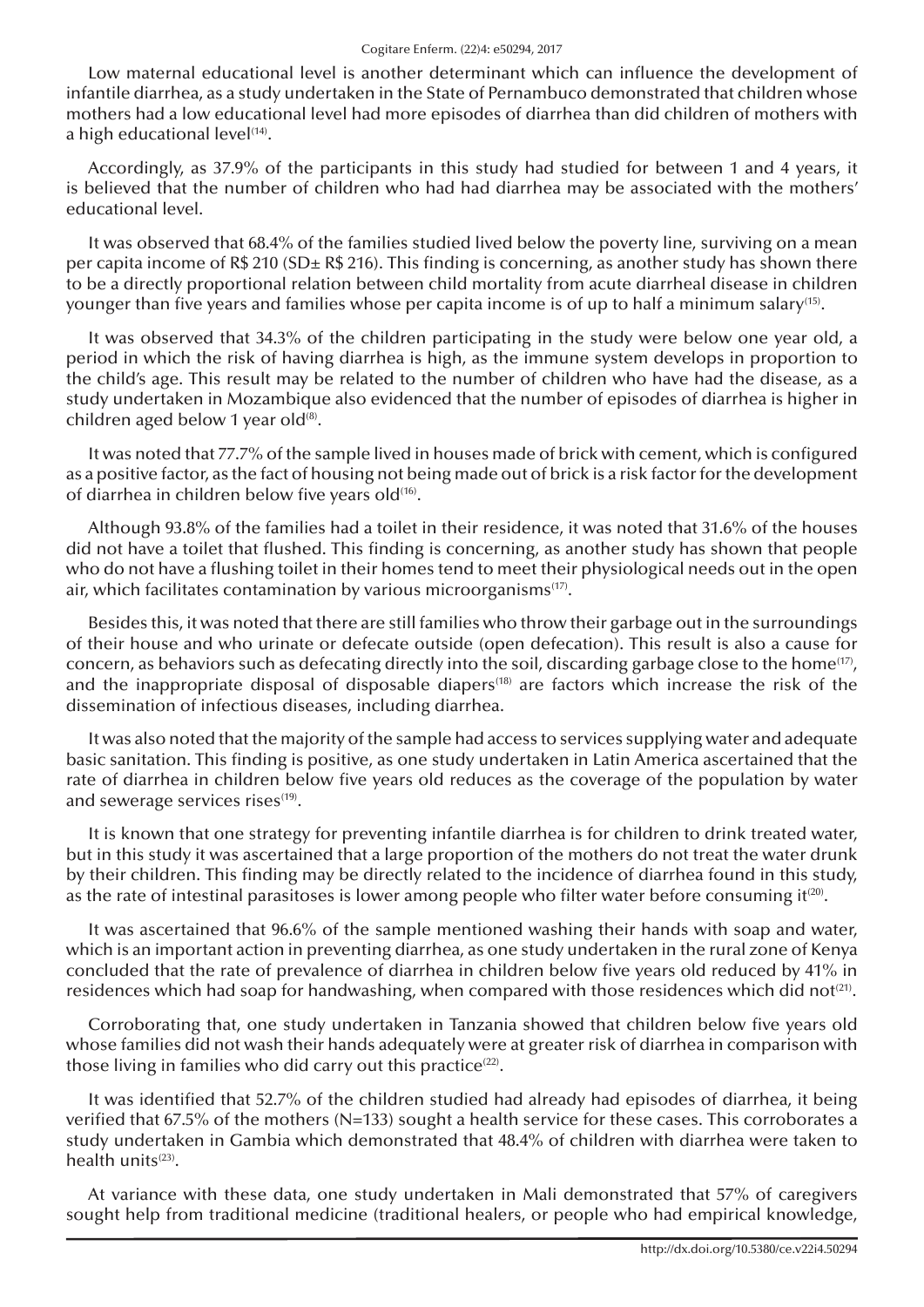involving the use of rituals/herbs, among others) in treating diarrhea, while 27% sought help from professionals working in governmental health centers<sup>(24)</sup>.

The home remedy used most by the interviewees was tea made from orange peel (N=32; 25.4%), differing from a cross-sectional study undertaken in the city of Fortaleza (CE), which showed that home-prepared oral rehydration solution was used most by the mothers (80%) in managing infantile diarrhea<sup>(1)</sup>.

Oral rehydration therapy is an important strategy in preventing loss of water and electrolytes, and is efficacious in 95% of cases of diarrhea which involve dehydration<sup>(25)</sup>. Nevertheless, it was observed that 91.2% of the mothers prepared the oral rehydration solution inadequately, leaving it concentrated, which could worsen the situation of dehydration and cause the child's death.

It was evidenced that 97.8% of the children studied had been vaccinated against rotavirus. This finding is positive, as studies have shown the positive impact this vaccine has had in Brazil<sup>(26)</sup>, being a relevant aspect for preventing diarrhea, bearing in mind that approximately 20% of deaths and 40% of hospitalizations caused by this problem are caused by the rotavirus<sup> $(25)$ </sup>.

It was identified that 65% of the mothers investigated sought to improve how their children were fed and to keep them hydrated during episodes of diarrhea, a conduct recommended by the Brazilian Ministry of Health $(27)$ .

On the other hand, a study undertaken in Gambia revealed that 72.5% of the caregivers offered their children less food than usual, a conduct which could increase the risk of complications caused by this condition. However, it may be noted that that study corroborates the results of the present study, in relation to ingestion of water, as 63.9% of the sample studied in Gambia mentioned having offered greater volumes than normal to children during episodes of diarrhea $(23)$ .

It was ascertained that 65.8% of the women mentioned not having received information on how to prevent diarrhea in their children. This finding is concerning, as health education is part of the nurse's duties and should be put into practice by nurses on a daily basis.

 It is known that the entire health team, and above all the nurse, must be involved in health promotion and prevent diseases through educating the population. This needs to be encouraged through the exchanging of knowledges and experiences between health professionals and service users, avoiding the vertical transmission of information<sup> $(28)$ </sup> and promoting horizontal communication.

Child mortality and diarrheal disease are topics which – due to their importance – are constantly being debated worldwide. This study may be used by professionals who work in the health services as an instrument capable of identifying the main weak points and determinants involved in infantile diarrhea, both guiding and providing support for interventions which aim to reduce rates of morbidity and mortality caused by this health problem.

This study's limitations are that it has a convenience sample and that it was unicentric. Emphasis is placed on the fact that, although the data collection was undertaken with 385 mothers, some variables did not have a complete sample, as the study considered only those mothers who had responded to the items mentioned. As a result, emphasis is placed on the need to undertake further studies in this field, so as to guide the nursing care for children, and contribute to reducing the rates of infantile diarrhea.

## CONCLUSION

It was ascertained that, in the families studied, favorable social and sanitary conditions predominated. In spite of this, diarrhea was presented as a pathology which occurs in 52.7% of the children in the sample studied.

It was noted that 91.2% of the mothers prepared the oral rehydration solution inadequately. This result may be directly related to the fact that 65.8% of the sample mentioned not having been told about ways of preventing and treating diarrhea.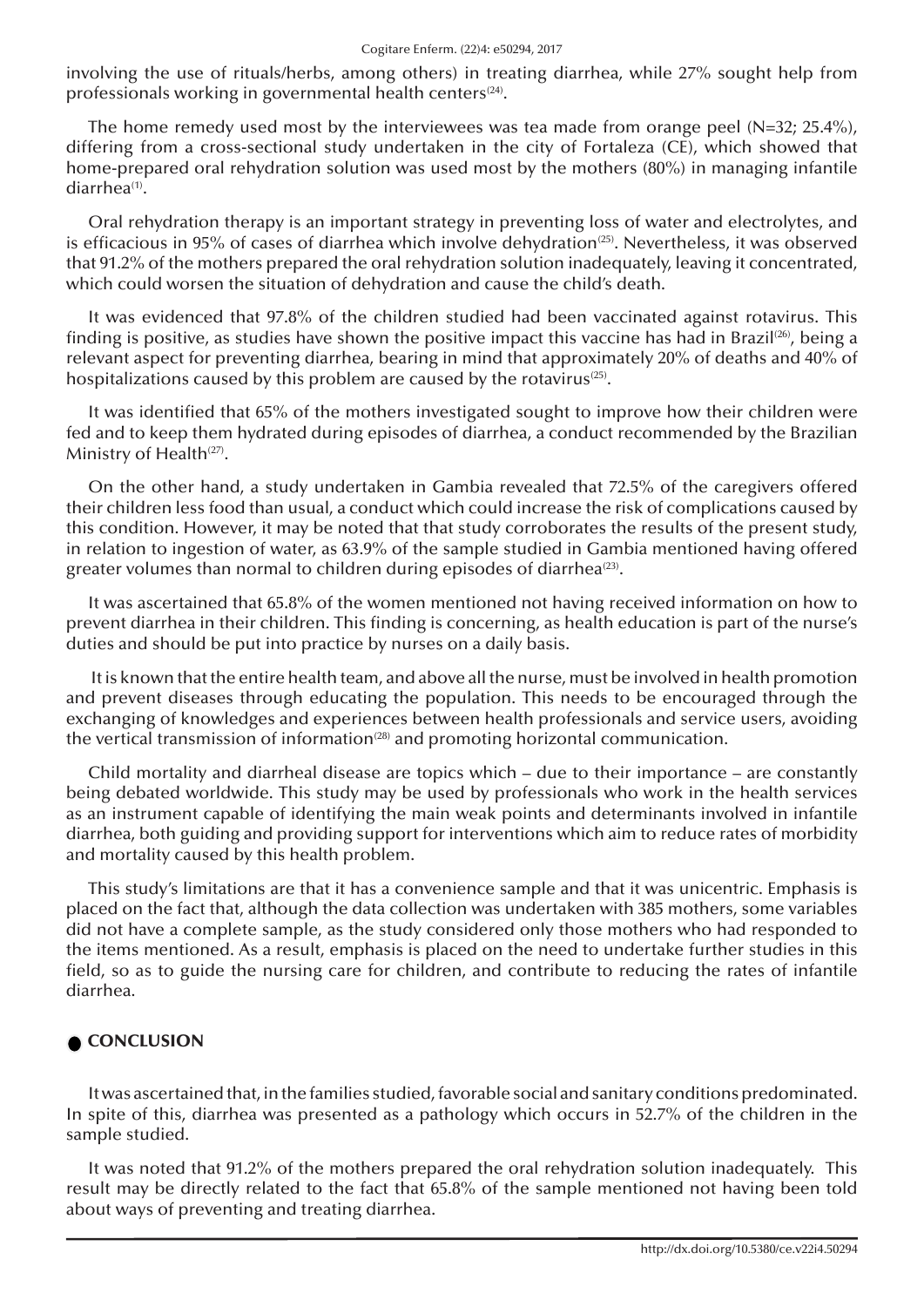Accordingly, it is essential for nurses to receive continuous education so that they may promote interventions and develop instruments and educational strategies aiming to instruct the mothers regarding conducts which they can carry out in order to prevent and treat infantile diarrhea and to avoid complications caused by this, in the pediatric population.

### ACKNOWLEDGMENTS

The authors wish to express their thanks to The University for International Integration of the Afro-Brazilian Lusophony (UNILAB) for the scientific initiation grant, and to the Ceará State Foundation for the Support of Scientific and Technological Development (FUNCAP), for the scientific initiation grant, issued under Bid PROPPG 12/2014.

#### **REFERENCES**

1. Joventino ES, Freitas LV, Vieira NFC, Aquino PS, Pinheiro AKB, Ximenes LB. Habilidades maternas para prevenção e manejo da diarreia infantil. Cienc. enferm. [Internet] 2013;19(2) [acesso em 22 jan 2016]. Disponível: http://dx.doi.org/10.4067/S0717-95532013000200007.

2. Carneiro AMMA, Patriota EF, Oliveira JSA, Gomes MGCGP, de Medeiros SM, Fernandes SMBA. Prevention of infantile diarrhea: integrative literature review. J Nurs UFPE on line. [Internet] 2012;6(5) [acesso em 22 jan 2016]. Disponível: http://www.revista.ufpe.br/revistaenfermagem/index.php/revista/article/view/2594.

3. Castanhel MS, Schaefer-Bittencourt ILC, de Souza ML, Botelh LJ, da Silva JCB. Mortalidad neonatal en el Estado de Santa Catarina, Brasil. Revista Cubana de Enfermería. [Internet] 2013;29(3) [acesso em 20 jan 2016]. Disponível: http://scielo.sld.cu/scielo.php?script=sci\_arttext&pid=S0864-03192013000300001.

4. Ministério da Saúde (BR). Sistema de Informação da Atenção Básica (SIAB). Situação de saúde. [Internet] 2015 [acesso em 17 fev 2016]. Disponível: http://tabnet.datasus.gov.br/cgi/tabcgi.exe?siab/cnv/SIABSBR.DEF.

5. United Nations Children's Fund (UNICEF). Levels and Trends in Child Mortality. [Internet] 2015 [acesso em 22 jan 2016]. Disponível: https://data.unicef.org/resources/levels-and-trends-in-child-mortality-2015/.

6. Brandt KG, Antunes MMC, da Silva GA. Acute diarrhea: evidence-based management. J. Pediatr. (Rio J.). [Internet] 2015;91(6 Suppl 1). Disponível: http://dx.doi.org/10.1016/j.jped.2015.06.002.

7. Joventino ES, Ximenes LB, Almeida PC, Oriá MOB. The Maternal Self-efficacy Scale for preventing early childhood diarrhea: validity and reliability. Public Health Nurs. [Internet] 2013;30(2) [acesso em 23 jan 2016]. Disponível: http://dx.doi.org/10.1111/j.1525-1446.2012.01042.x.

8. Nhampossa T, Mandomando I, Acacio S, Nhalungo D, Sacoor C, Nhacolo A, et al. Health care utilization and attitudes survey in cases of moderate-to-severe diarrhea among children ages 0-59 months in the District of Manhica, southern Mozambique. Am. J. Trop. Med. Hyg. [Internet] 2013;89(1 Suppl) [acesso em 23 jan 2016]. Disponível: https://doi.org/10.4269/ajtmh.12-0754.

9. Lopes TC, Chaves AFL, Joventino ES, Rocha RS, Castelo ARP, Oriá MOB. Avaliação da autoeficácia materna para a prevenção da diarreia infantil. Rev. Rene. [Internet] 2013;14(6) [acesso em 24 jan 2016]. Disponível: http://www. periodicos.ufc.br/index.php/rene/article/view/3720.

10. Nguyen HT, Eriksson B, Petzold M, Bondjers G, Tran TK, Nguyen LT, et al. Factors associated with physical growth of children during the first two years of life in rural and urban areas of Vietnam. BMC Pediatr. [Internet] 2013;13(149) [acesso em 22 jan 2016]. Disponível: http://dx.doi.org/10.1186/1471-2431-13-149.

11. Joventino ES, Coutinho RG, Bezerra KC, de Almeida PC, Oriá MOB, Ximenes LB. Self-effectiveness in preventing diarrhea and child care: a transversal study. Online Braz J Nurs. [Internet] 2013;12(2) [acesso em 22 jan 2016]. Disponível: http://www.objnursing.uff.br/index.php/nursing/article/view/3961.

12. Andrade LCO, dos Santos MS, Aires JS, Joventino ES, Dodt RCM, Ximenes LB. Conhecimento de puérperas internadas em um alojamento conjunto acerca da higiene do neonato. Cogitare Enferm. [Internet] 2012;17(1) [acesso em 25 jan 2016]. Disponível: http://dx.doi.org/10.5380%2Fce.v17i1.26381.